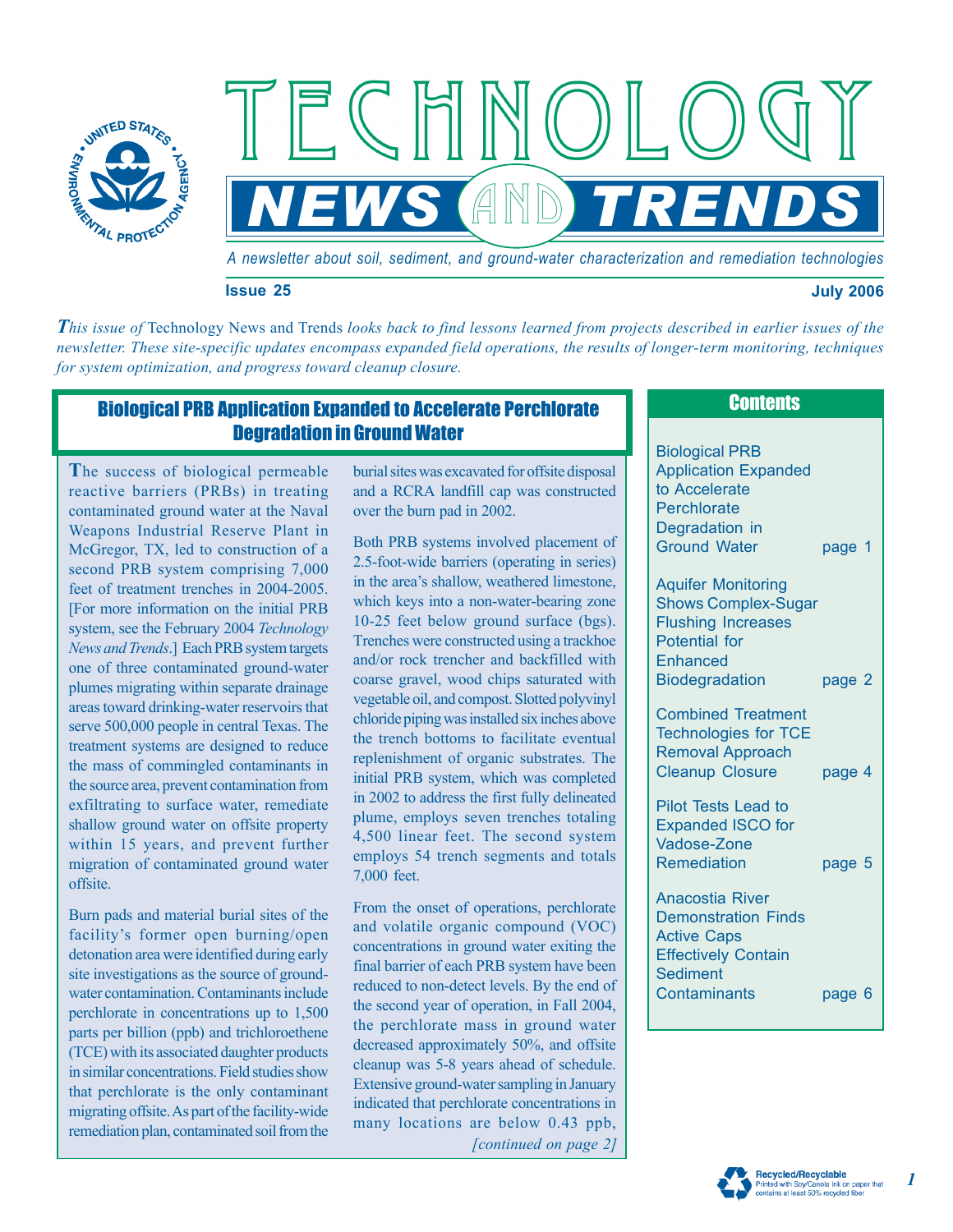#### *[continued from page 1]*

ppb residential cleanup standard for perchlorate. significantly below the State of Texas 17-

Concurrent to startup of the initial PRB system, the Navy initiated a multi-year study at the McGregor facility to identify geochemical parameters indicating when rejuvenation is needed and to establish engineering protocols for rejuvenation. The study found that:

- 4 Total organic carbon (TOC) is the most reliable indicator of perchlorate breakwhere breakthrough appeared imminent, diminishing TOC concentrations (to below 10,000 ppb) were identified. through. At most sampling locations
- ▶ At several locations where nitrate concentrations began increasing (to above 100 ppb), perchlorate concentrations began increasing from nondetect levels to above site cleanup goals. This correlation suggests that nitrate breakthrough is a precursor to perchlorate breakthrough.
- 4As long as oxidation-reduction potential (ORP) remained below non-detect levels. When ORP increased above this critical value, perchlorate concentrations began to exceed site cleanup goals. -50mV, perchlorate usually existed at
- $\triangleright$  Several sampling locations also showed an increase in perchlorate con-

centrations when methane concentrations exceeded 2,000 ppb, which suggests that methane at specific threshold values indicates sufficient reducing conditions exist for perchlorate biotreatment.

- 4Dissolved oxygen (DO) concentrations did not correlate highly with the onset of perchlorate breakthrough and are unlikely indicators of potential breakthrough or rejuvenation needs.
- $\blacktriangleright$  Concentrations of humic, fulvic, and volatile fatty acids were more useful for understanding organic substrate behavior rather than signaling perchlorate breakthrough and the need for rejuvenation.

Based on the study findings, the Navy issued an operations and maintenance (O&M) manual last year for the McGregor PRB systems. The O&M process includes a matrix-based decision tool that scores geochemical parameters indicating when rejuvenation of organic substrate is needed. any breakthrough, the decision matrix To ensure that rejuvenation occurs prior to includes a safety factor.

Monitoring of PRB and geochemical parameters indicate that the initial system now requires its first organic-substrate replenishment after 3.5 years of operation. Fresh carbon sources will be injected into the piping of each of the seven trenches this summer in accordance with the new

O&M manual. Engineering protocols during the rejuvenation process will address the use of perforated piping, manifold, and substrate feed systems; installation of permanent injection ports; ease of injection; applicability and evaluation of costs. frequency of vegetable oil emulsions; and

At locations where topographic conditions prevented installation of PRB trenches, relatively inexpensive bioborings were installed to further prevent offsite migration technology employs 10- to 12-inchdiameter boreholes that extend into the nonwater-bearing zone and contain these borings were drilled on 10-foot spacing in three parallel but offset rows. The boreholes were backfilled with the same gravel/organic media used in the 1,300 bioborings currently complement the biological PRBs. Performance evaluation of 200 early bioborings that were installed during a 2000 pilot study suggests a minimum lifespan of six years. of contaminated ground water.This biologically reactive media. At McGregor, trenches, and capped at 2 feet bgs. Nearly

*Contributed by Mark Craig, U.S. Navy/ (mark.craig@navy .mil or 843-820-5517), Alan Jacobs, EnSafe ( ajacobs@ensafe.com or 901-372- 7962), and Ronnie Britto, EnSafe ( rbritto@ensafe.com or 901-372-7962) NAVFAC South Division* 

### Aquifer Monitoring Shows Complex-Sugar Flushing Increases Potential for Enhanced Biodegradation

**A**quifer flushing was conducted on a in 2002 to remove dense non-aqueous phase liquid (DNAPL). The flushing system employed a solution containing cyclodextrin (CD) to increase solubility and removal efficiency of chlorinated solvents. The extracted CD solution was treated through air stripping and reused site at the Naval Amphibious Base Little Creek (NABLC) in Virginia Beach, VA, in a subsequent flushing event. Within

six months of the injections, preliminary results indicated a 50% removal of trichloroethene (TCE). [For details on this application, view the January 2003 Technology News and Trends.] More complete analysis of contaminant levels in the extracted solutions now confirms that cyclodextrin-enhanced flushing (CDEF) resulted in a 19-fold improvement in the volumetric rate at DNAPL, which contained primarily which chlorinated solvents could be extracted from a DNAPL-contaminated aquifer.

Researchers from Louisiana State ground-water monitoring program over the last three years to evaluate the longterm impact of residual CD in the University (LSU) and the University of Rhode Island (URI) conducted a

*[continued on page 3]*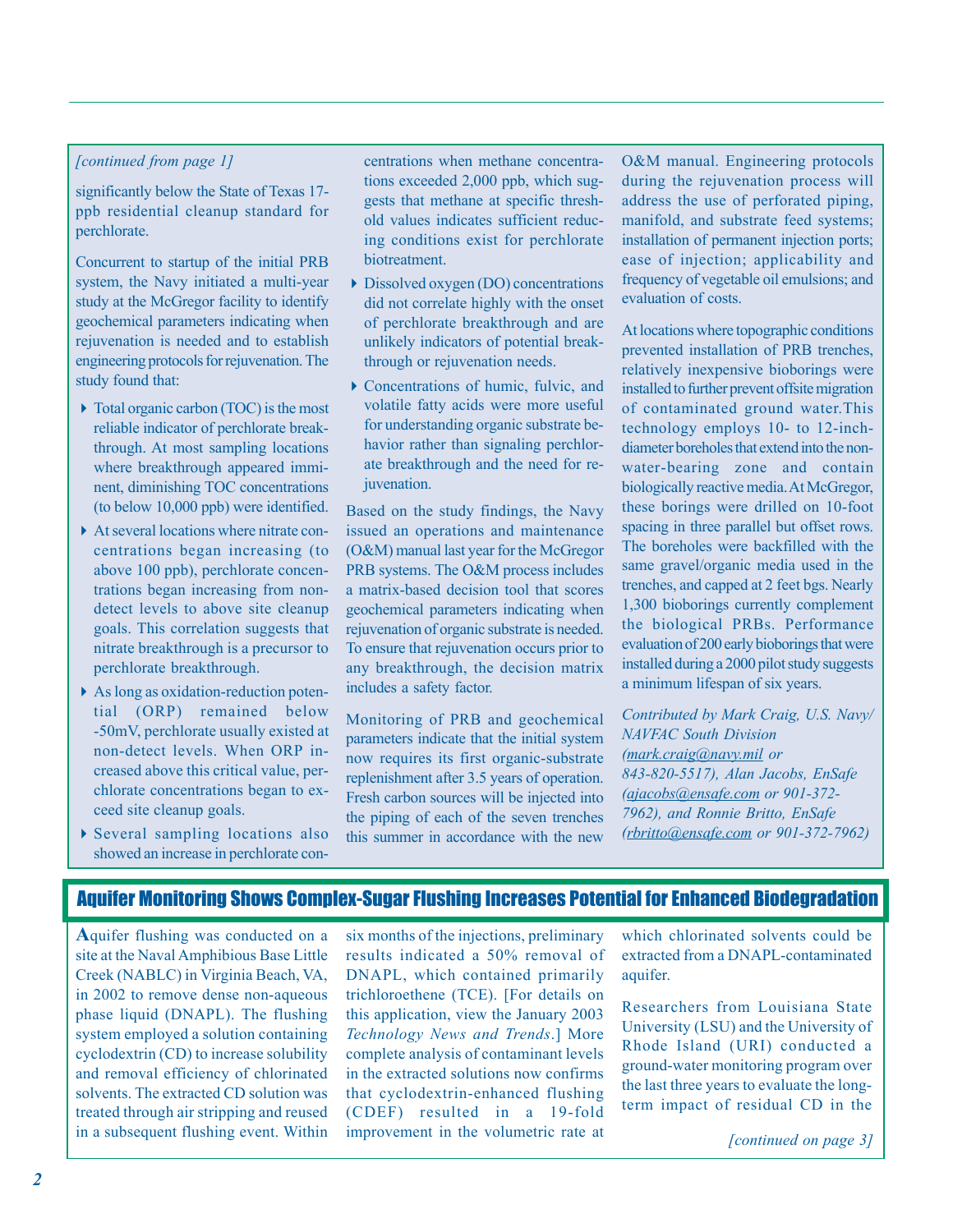#### *[continued from page 2]*

aquifer. The unconfined aquifer consists primarily of sorted sand with an average porosity of 31%, and the average groundwater flow velocity is 9 cm/day. Groundwater geochemistry parameters and contaminant concentrations were tracked for 14 months during three sampling rounds after the final flushing event, on days 210, 342, and 425.

During each round, conditions were measured at eight wells in the CD treatment zone and at another eight wells located within 100 meters of the treatment zone. Geochemical parameters that were measured in the field using portable equipment included temperature, pH, electroconductivity, ground-water flow velocity, depth, and terminal electron acceptors (TEAs) (DO, sulfate, nitrate, and total iron). Laboratory analyses of ground-water samples was conducted to determine TOC content and the concentrations of target compounds, primarily TCE and 1,1,1-trichloroethane (TCA) and its degradation product 1,1-dichloroethene (DCE).

TOC was used as a cost-effective measure of the effective concentration of CD and its metabolites because residual CD concentrations exceeded naturally occurring organic-carbon concentrations ( $0.25$  g/L) by more than two orders of magnitude. In the three sampling rounds, TOC analysis showed that average concentrations within the CD treatment zone were 6.32 g/L, 3.55 g/L, and 2.07 g/L, respectively. Data showed that only one-third of the CD remained in the aquifer 425 days after the final flushing event, but that TOC remained in average concentrations eight-fold above background.

Persistence of TOC in the CD injection zone also was associated with lower levels of DO, nitrate, and sulfate (respectively 46%, 81%, and 98% lower than background). At the beginning of the post-flushing monitoring period, DO averaged 0.44 mg/L in the wells outside the treatment zone and 0.24 mg/L within the zone. During the two later sampling rounds, DO levels within the treatment zone increased to 0.27 mg/L and then to 0.38 mg/L. These levels were considered insufficient to support effective aerobic biodegradation of the CD, since typical carbon sources require a minimum DO concentration near 2 mg/L.

Nitrate analysis on samples from the second and third rounds of sampling showed that concentrations were below the detection limit (0.1 mg/L) within the treatment zone and ranged from 0.1 to 0.8 mg/L with an average of 0.48 mg/L outside the zone. Sulfate concentrations also inversely related to TOC. At the 10 sample locations where TOC levels exceeded 1 g/L (averaging 4.24 g/L), sulfate concentrations ranged from below 0.1 to 2.0 mg/L with an average of 1.14 mg/L. At the 12 locations where TOC levels were below 1 g/L (averaging  $0.32 \text{ mg/L}$ , sulfate concentrations ranged from 0.4 to 51.3 with an average of 13.7 mg/L. Unlike the other TEAs, iron showed no correlation with TOC or other ground-water quality parameters. These findings suggest that subsurface injection of CD provided an effective carbon source for increased bioactivity in the aquifer and produced anaerobic conditions, thereby producing a favorable environment for microbial degradation of the highly chlorinated contaminants.

Over the monitoring period, aqueous concentrations of 1,1-DCE, 1,1,1-TCA, and TCE within the injection zone decreased 38%, 81%, and 94%, respectively. Reduction of contaminants in monitoring wells outside the injection zone could not be estimated with high confidence because those concentrations were at or below analytical detection limits. As such, the outside monitoring wells served as poor experimental controls and could not provide

circumstantial evidence that residual CD solutions acted as secondary means of remediation for highly chlorinated organic solvents.

Monitoring of aquifer temperature, pH, and ground-water flow indicated no biofouling and suggests that CD concentrations will decrease to pre-flushing concentrations in approximately two years. Although CD-enhanced biodegradation was not the primary treatment objective at this site, the CDEF process apparently benefited from the presence of residual CD solution. Additional research is needed to evaluate the feasibility of injecting CD solely for the purpose of enhanced biodegradation.

The U.S. Department of Defense's Environmental Security Technology Certification Program (ESTCP) completed a cost and performance analysis of CDEF implementation at the NABLC. (The full report is available at http://www.estcp.org/ documents/techdocs/cu-0113.pdf.) When comparing CDEF to alternate remediation technologies, the analysis indicates CDEF capital costs (totaling \$296,000) were 150% more than conventional pumping and treatment but only 33% of the potential cost for surfactant-enhanced aquifer remediation (SEAR). Significant differences also were identified in O&M costs, which were estimated at \$498,000 for SEAR, \$1,197,000 for CDEF, and \$1,385,000 for pumping and treatment.

While total implementation costs for these technologies are comparable, both CDEF and SEAR technologies significantly reduce the time needed for complete remediation. CDEF also offers the benefit of introducing only nontoxic and degradable material into the subsurface. ESTCP analysis of

*[continued on page 4]*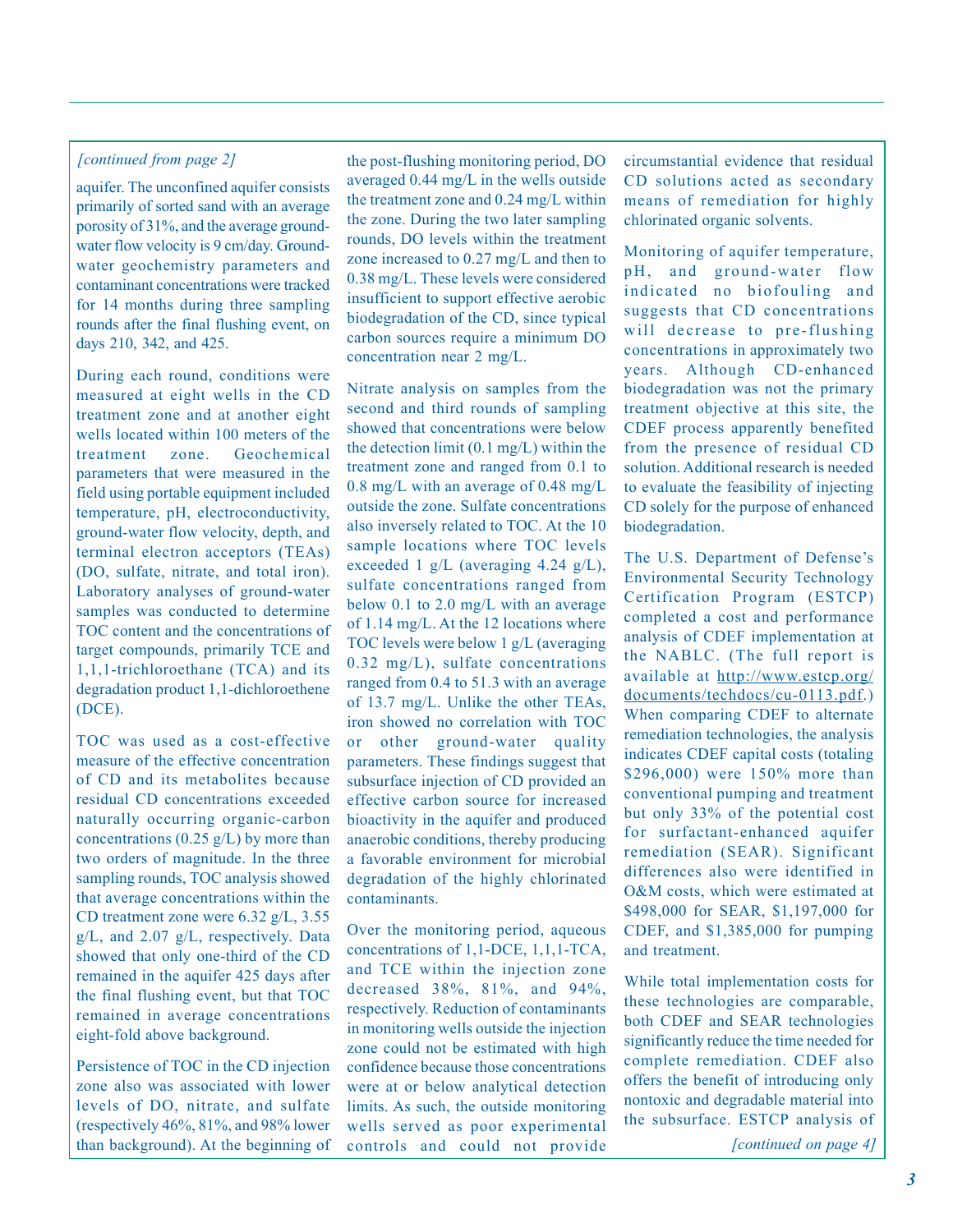#### *[continued from page 3]*

CDEF performance indicates that the technology is most suited to removal of residual NAPL; its use for freemoving NAPL should follow other technologies such as free-product skimming. The technology is appropriate for use in lowering contaminant concentrations sufficiently to allow otherwise unfeasible remediation approaches such as enhanced bioremediation.

*Contributed by William Blanford, LSU (blanford@geol.lsu.edu or 225-578-* *3955), Thomas Boving, Ph.D., URI (boving@uri.edu or 401-874-7053), and Roy Wade, U.S. Army Engineer Research and Development Center (roy.wade@erdc.usace.army.mil or 601-634-4019)* 

## Combined Treatment Technologies for TCE Removal Approach Cleanup Closure

**U**se of soil vapor extraction (SVE) partially enhanced by electrical resistance heating (ERH) at the Air Force Plant 4 (AFP4) in Forth Worth, TX, over the past 13 years has resulted in successful removal of volatile and semivolatile contaminants in the site's vadose and saturated zones. Treatment of the contaminated soil and ground water posed unique challenges due to the presence of TCE in the vadose zone directly below the plant's "Building 181." In one of the building's monitoring wells, TCE concentrations were as high as 1,400 mg/L.

The area under Building 181 is the primary source of the AFP4's operable unit 1 (OU1) ground-water contaminant plume. As part of the OU1 source-area remediation plan, vadose-zone treatment was needed to prevent TCE migration into the alluvial ground-water system, which in turn threatened the regional aquifer. The vadose-zone TCE under the building serves as a source of groundwater contamination under an adjacent parking lot. Alluvium in this area consists of clayey fill and gravelly clay with low permeability, conditions shown in the past to be amenable to SVE applications.

In 1993, the U.S. Air Force (USAF) constructed an SVE pilot system. The system employed eight extraction wells, seven of which extended up to five feet bgs and one which extended 35 feet bgs into the alluvial terrace. It also included 19 soil-gas monitoring probes, a 7.5 horsepower blower for vapor extraction, and two 3,000-pound carbon vessels for TCE removal. The first 90 days of SVE operations resulted in removal of 4,400 pounds of TCE.

Following three years of successful pilot operations, SVE was selected as the final remedy for AFP4 and major system upgrades were initiated. The full-scale system included 36 soil-gas extraction wells, three dual-phase extraction wells, and numerous soil-gas probes and piezometers to measure system performance. An additional vacuum blower, expanded piping network, and a new semi-permanent operations building also were added. Instead of the vaporphase carbon adsorption used during the pilot, catalytic oxidation vapor treatment technology (COVTS) was installed to treat recovered TCE vapors.

The full-scale SVE system began operating on a continuous basis in March 2000. During its six-month startup, the system removed 1,521 pounds of TCE. As influent concentrations declined, the COVTS equipment became uneconomical to operate and was replaced in May 2002 with activated carbon adsorbers. At that time, analytical sampling indicated TCE concentrations in source-area soil were slightly above the 11.5-mg/kg cleanup goal, and higher TCE concentrations were detected at some locations near the original release area. A review of the system's long-term performance indicated that the application of an additional treatment technology in the source area would likely

accelerate cleanup and achieve the remedial action objectives.

Based on the site characteristics, technology screening, and pilot-test results, a full-scale ERH system was installed in 2002 to enhance source-area treatment efficiency. ERH technology employs electrical resistance to heat contaminated soil, thereby helping to vaporize residual contaminants, ground water, vadose-zone moisture, and perched water. The system targeted 27,000 cubic yards of contaminated soil in a 0.5-acrea area under the floor of the building. A total of 63 ERH electrodes and co-located vapor and steam recovery wells operated continuously over nine months. [See the December 2004 *Technology News and Trends* for details on this application.] Existing SVE pipes, wells, and auxiliary equipment were used for ERH implementation.

The combined SVE-ERH treatment approach removed 1,743 pounds of TCE. The ERH system was shut down in December 2002 when cleanup goals for both soil and ground water in the target area were met at 11.5 mg/kg and 10 mg/L, respectively. (One well (MV-10) could not be heated due to equipment failure and still contained elevated TCE concentrations; the USAF will apply a localized treatment if monitoring does not indicate a trend of decreasing TCE concentrations in the well.) The aboveground ERH system and ancillary equipment were removed in 2003, while

*[continued on page 5]*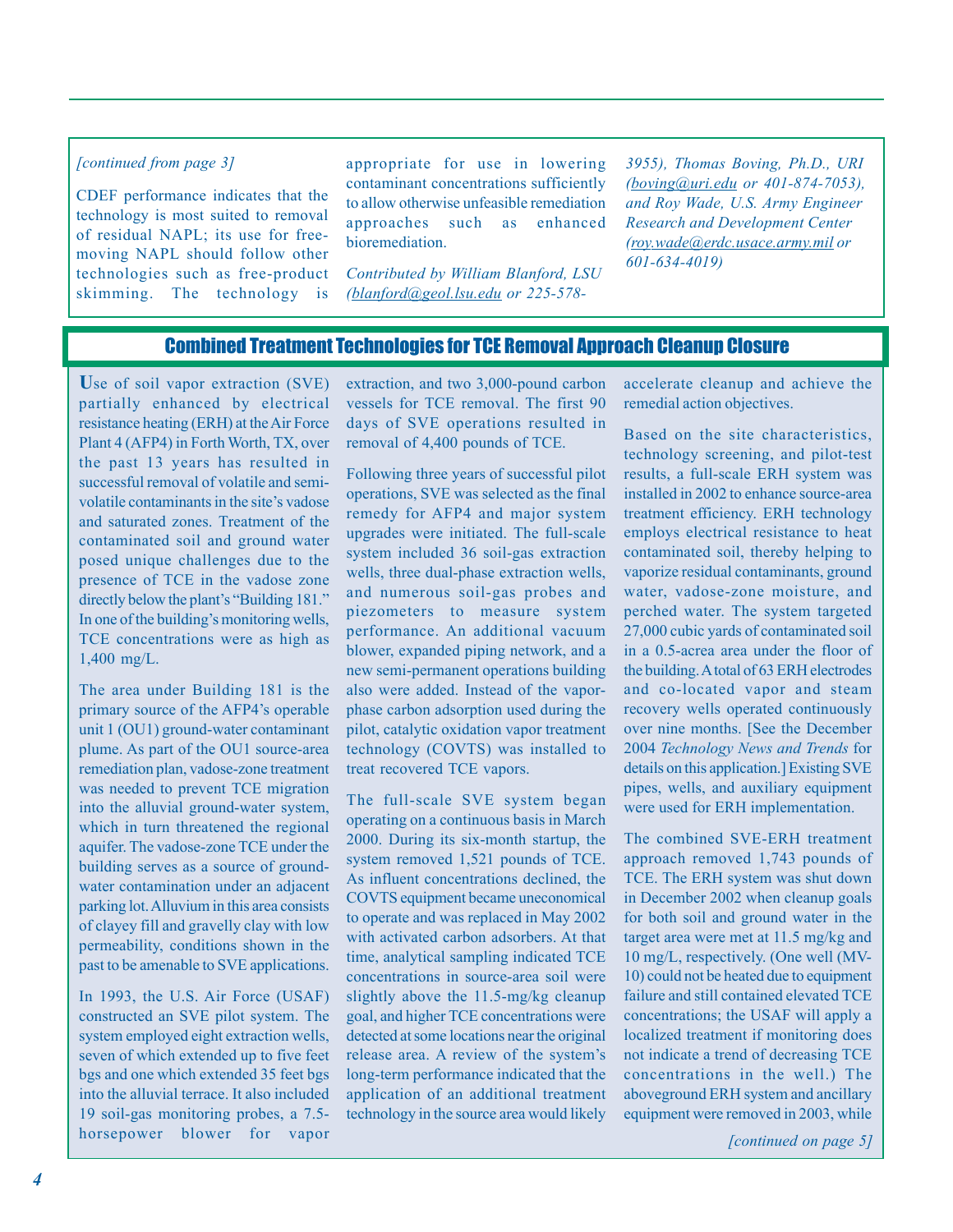#### *[continued from page 4]*

the SVE and monitoring systems continued to operate. Temporary shutdowns of the SVE system occurred periodically to evaluate soil-vapor rebound, and only minimal rebound was detected.

Monitoring throughout 2004-2005 showed an average mean TCE concentration in soil of 0.184 mg/kg, for OU1. The mean TCE concentration in ground water also was far below its 10-mg/L target, and averaged 4.1 mg/L. Downgradient dual-phase extraction wells with concentrations exceeding 20 mg/L before SVE-ERH treatment now exhibit TCE concentrations below 1 mg/L, well below the remediation target (Figure 1). As a result, the USAF currently is shutting down the SVE system, conducting any final remedial actions in preparation for OU1 clean-up closure significantly below the 11.5-mg/kg target evaluating the MW-10 well area, and later this year.

*(geor ge.walters@wpafb.af.mil or 937-255-1988) Contributed by George Walters, Aeronautical Systems Center/ Engineering Directorate* 

*Figure 1. Mapping of TCE distributions in ground water before and after SVE-ERH treatment illustrate significant progress toward cleanup closure at Air Force Plant 4.* 



### Pilot Tests Lead to Expanded ISCO for Vadose-Zone Remediation

**F**ollowing successful pilot-scale field testing of in-situ chemical oxidation (ISCO) in 2001, the USAF began an expanded-scale application in 2003 to remove chlorinated solvents from an upgradient source area at Air Force Plant 44 in Tucson, AZ. [For information on

site conditions and details concerning the pilot test, see the January 2003 issue of .] During *Technology News and Trends* both the pilot and expanded operations, potassium permanganate solutions were injected to remove residual high concentrations of TCE from fine-grained

alluvial sediments in the upper part of the regional aquifer.

The expanded-scale treatment area, known as IRP Site 2, covers approximately 12 acres and is the most upgradient and heavily contaminated *[continued on page 6]*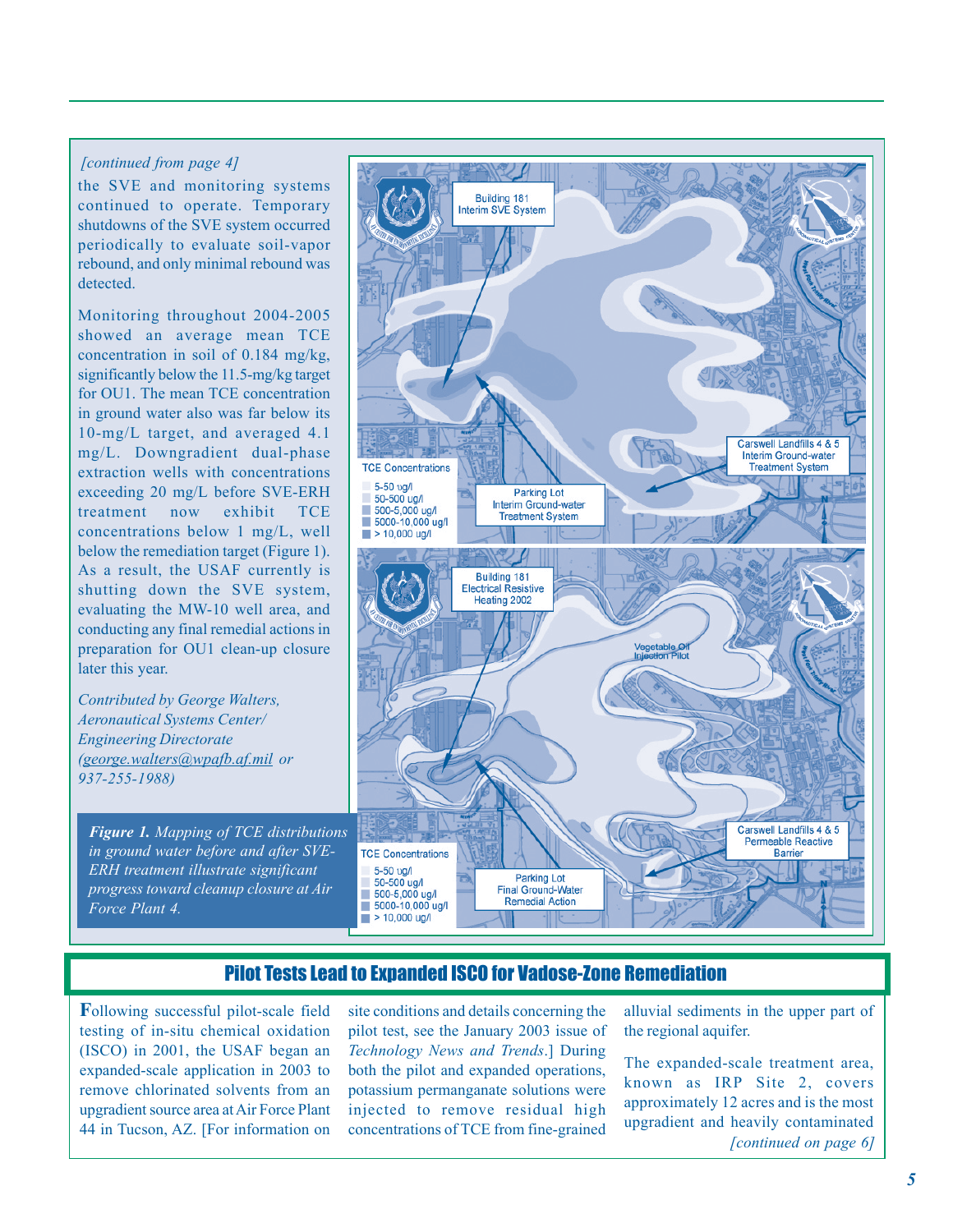#### *[continued from page 5]*

source area for a two-square-mile plume of TCE-contaminated ground water. A pump-and-treat system has operated since 1987 for plume remediation, and a former SVE system removed more than 75,000 pounds of TCE from vadose-zone soil. Despite SVE success, TCE concentrations in ground water remained elevated in vadose soil extending to a depth of 150 feet. Injection of potassium permanganate in a single well during the August 2001 pilot test produced a localized, temporary decrease in TCE concentrations.

In January 2003, the USAF began the large-scale ISCO effort involving single injections of potassium permanganate in multiple wells across IRP Site 2. Sixteen former SVE wells were used to inject into the lower vadose zone, and eight ground-water wells were used to inject directly into the upper part of the regional aquifer. To reflect 2001 pilot-test results suggesting that the use of greater volumes of more dilute solutions may increase effectiveness, potassium permanganate was injected in concentrations of 0.3-0.5% rather than the 2% solution previously used. A total of 16,000 pounds of potassium permanganate were injected. To enhance operation ease and reduce intrusive activities, the 20,000-gallon batch-tank system used in the pilot test was replaced by a portable flow-through system tailored for potassium permanganate delivery in the expanded injection program. Both vertical and horizontal flooding techniques were used.

Monitoring methods and frequencies were optimized to reflect University of Arizona research findings from the pilotscale application. Monitoring was conducted quarterly rather than weekly due to the slow changes occurring in subsurface conditions. In addition, the large-scale application focused on key ground-water monitoring parameters that included ORP, temperature, pH and conductivity, and color (purple indicating the presence of potassium permanganate). Quarterly monitoring also included laboratory analysis of ground-water samples collected within and downgradient of the treatment area to determine changing TCE concentrations.

Three years after the large-scale injections, active (based on observed color) potassium permanganate remained in the injection wells to varying degrees and for varying durations. This persistence was attributed to the aquifer's low TOC content, which was estimated at 0.1%. TCE concentrations in the treatment wells began to rebound over time at differing rates. As a result, an additional 4,600 pounds of potassium permanganate were injected last fall

using the same field methods in 10 selected wells: three previously-treated regional aquifer wells, two previouslyuntreated regional aquifer wells, and five previously-untreated vadose-zone wells.

To measure treatment effectiveness, preand post-injection TCE concentrations were compared in ground-water samples collected from 17 wells for which complete data were available. Laboratory analysis of samples collected in November 2001, before the initial injection, indicated TCE concentrations averaging 297 ug/L. Post-treatment samples collected this past February (two months after the final injection) contained TCE concentrations averaging 18.4 ug/L, demonstrating a 94% reduction. The USAF anticipates continued operation of the IRP Site 2 pump-and-treat system, and additional ground-water treatment, if needed. ISCO field-testing (but without the same degree of research activities) also was performed at IRP Site 3 in 2001 and expanded to a large-scale system in 2004-2005.

*Contributed by George Warner, USAF (george.warner@wpafb.af.mil or 937-255-3241) and Timothy J. Allen, Raytheon (tjallen@raytheon.com or 520-794-9450)* 

### Anacostia River Demonstration Finds Active Caps Effectively Contain Sediment Contaminants

**I**n March 2004, innovative cap materials were placed in the Anacostia River in Washington, DC, to demonstrate their applicability for management of sediment contaminants. Conventional sand caps are designed to reduce contaminant release from sediments by physically isolating contaminants from organisms and the water column. The active capping process underway at the

Anacostia, however, involves covering contaminants with layers of alternative materials that offer treatment and/or sequestration of contaminants.

Following extensive site characterization studies and two years of laboratory treatability studies, three alternative cap technologies were included in the demonstration: AquaBlok™, apatite, and

coke breeze in a laminated mat [see the May 2004 *Technology News and Trends*  for details on the technology selection process]. Six-inch layers of AquaBlok and apatite were emplaced and covered by 6 inches of sand. The 1-inch layer of coke breeze in a laminated mat was also covered with 6 inches of sand. The

*[continued on page 7]*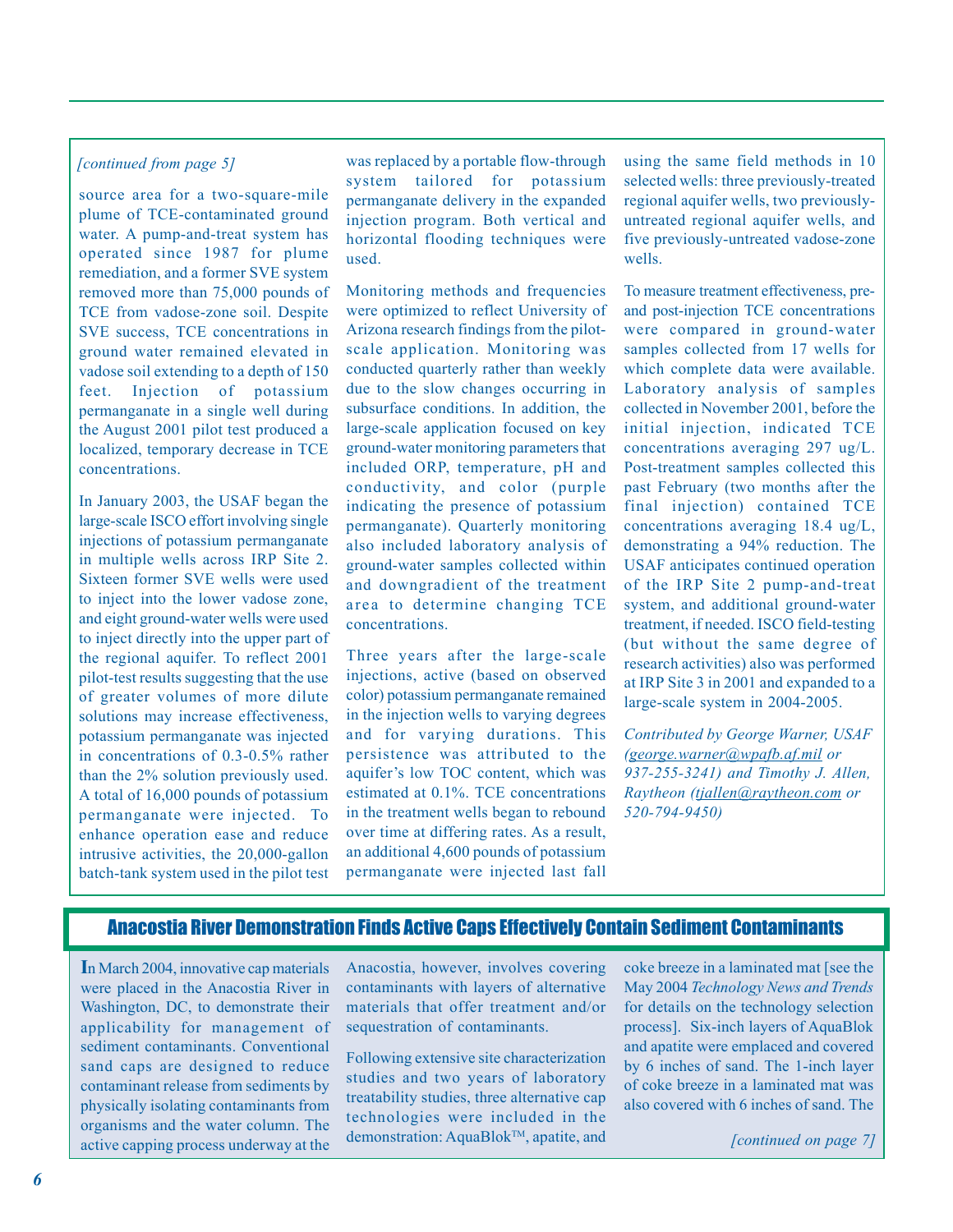*Figure 2. A recent vertical profile for containment of sediment contaminants River at the surface. PAHs in the coke breeze-laminated capping area shows a high degree of and recontamination from unremediated areas of the Anacostia* 

#### *[continued from page 6]*

control area consisted of 1 foot of sand. Monitoring approximately one month after placement confirmed that each of the materials was placed effectively in the river despite a relatively crude placement approach and the thin target thickness. The average variation in layer thickness was approximately 30%, with less than one to two inches of intermixing with underlying contaminated sediments.

AquaBlok, apatite, and sand were placed using conventional clamshell bucket techniques. Placement was monitored through use of a highresolution digital global positioning system attached to the arm of the was emplaced by tacking one end of a 10-foot-wide, 100-foot-long roll of mat and unrolling it through use of a crane. Divers then ensured proper placement of each roll, with small overlaps. Laminated mat was selected for the coke placement due to the low density of coke and the relatively high fraction (10-20%) of non-settleable material that likely would result if coke were placed through conventional techniques. crane. Coke breeze in the laminated mat

Performance monitoring was conducted at six and 18 months after cap placements. Geophysical parameters were used to evaluate any changes in bathymetry and to identify changes in surficial site characteristics such as the deposition of new finegrained sediments. Sediment coring also was conducted to determine vertical profiles of contaminant



concentrations. Innovative monitoring approaches employed on the lowuse of seepage meters to evaluate any reductions in ground-water flow and an inclinometer to detect small vertical deflections that may occur due to tides or gas movement. permeability AquaBlok cap included the

the primary objective is permeability Seepage meters during the two monitoring events showed significant reductions in ground-water flows, from 1-5 cm/day to significantly less than 1 cm/day. The low permeability of AquaBlok also led to accumulation and irregular release of gas from this cap material, although without apparent enhancement of contaminant migration or decrease in long-term cap performance. The influence of AquaBlok, for which control, could be measured immediately.

Monitoring results confirm that extensive time is needed for polycyclic aromatic contaminants to migrate within the materials, which allows for extended intermixing of the cap material and indicate that all of the cap materials, hydrocarbons (PAHs) and metal underlying sediment. Results also including the sand control plot, are effectively containing contaminants. For example, data indicate that the coke near the surface (Figure 2), particularly due to movement of new contaminated sediment onto the surface of the cap. breeze mat efficiently contains PAHs

*[continued on page 8]* 

# Contact Us

is on the NET! *Technology News and Trends* 

and unsubscribe at: View, download, subscribe,

http://www.epa.gov/tio http://cluin.org/newsletters

welcomes readers' comments correspondence to: *Technology News and Trends*  and contributions. Address

John Quander Office of Superfund Remediation (5203P) U.S. Environmental Protection Agency Ariel Rios Building Fax: 703-603-9135 and Technology Innovation 1200 Pennsylvania Ave, NW Washington, DC 20460 Phone: 703-603-7198